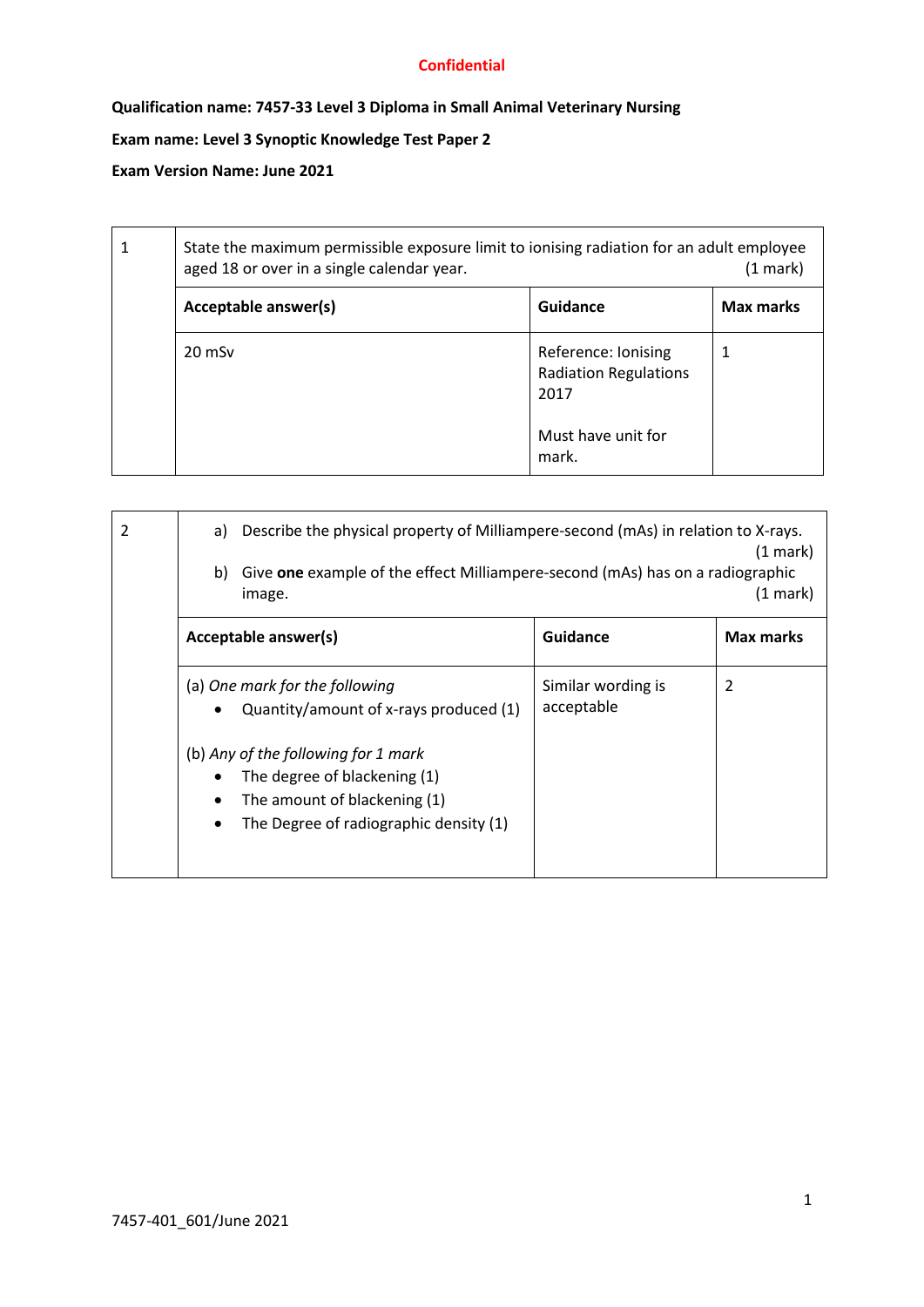| 3 | In relation to diagnostic imaging:<br>a) Give two advantages of using Computed Tomography (CT) over digital<br>(2 marks)<br>radiography.<br>b) Give two disadvantages of using Computed Tomography (CT) over digital<br>radiography.<br>(2 marks)                                                                                                                                                                                                                                   |                                                                                         |           |
|---|-------------------------------------------------------------------------------------------------------------------------------------------------------------------------------------------------------------------------------------------------------------------------------------------------------------------------------------------------------------------------------------------------------------------------------------------------------------------------------------|-----------------------------------------------------------------------------------------|-----------|
|   | Acceptable answer(s)                                                                                                                                                                                                                                                                                                                                                                                                                                                                | <b>Guidance</b>                                                                         | Max marks |
|   | (a) Any two advantages to a total of two marks<br>Advantages<br>Internal anatomy viewed in greater detail (1)<br>$\bullet$<br>Range of different tissue types clearly (1)<br>$\bullet$<br>Tissue contrast greater (1)<br>٠<br>Solid and fluid tissues distinguished (1)<br>٠<br>Can construct three dimensional (3D) images<br>$\bullet$<br>(1)<br>Rapid acquisition of images (1)<br>$\bullet$<br>Views large portions of the body (1)<br>$\bullet$<br>Any other acceptable answer | Do not accept:<br>"Patient required<br>to be completely<br>still" as a<br>disadvantage. | 4         |
|   | (b) Any two disadvantages to a total of two marks<br>Disadvantages                                                                                                                                                                                                                                                                                                                                                                                                                  |                                                                                         |           |
|   | High doses of radiation (1)<br>Large designated area needed for machine<br>(1)<br>Less portable (1)<br>$\bullet$<br>Less available (1)<br>$\bullet$<br>Large/obese patients may not be<br>$\bullet$<br>accommodated (1)<br>Time consuming (1)<br>٠<br>Cost to run machine/buy (1)<br>Only suitable for certain tissues (1)<br>Any other acceptable answer                                                                                                                           |                                                                                         |           |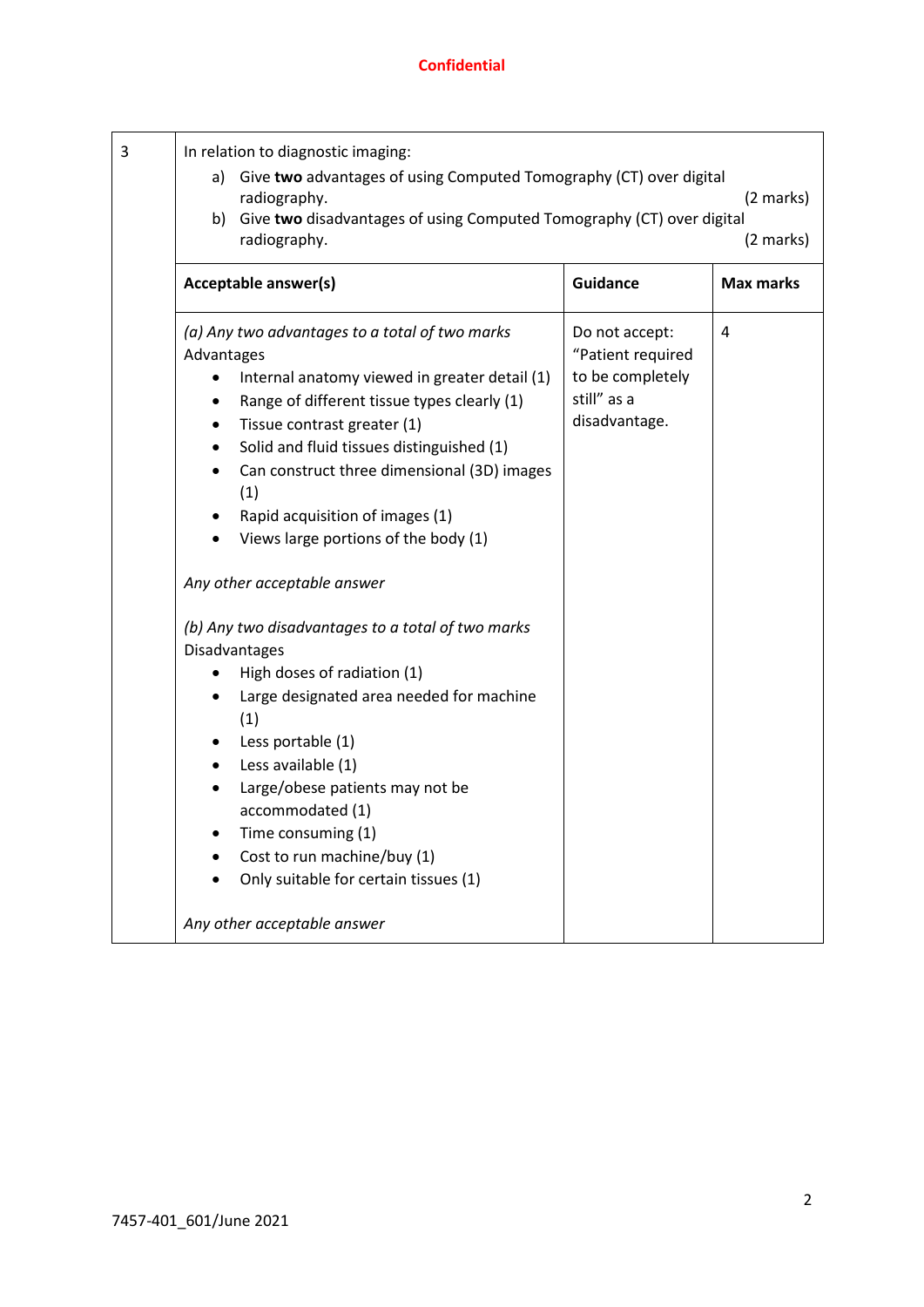| In relation to a Urine Specific Gravity measurement on a refractometer used in veterinary<br>laboratory diagnostics:                                                                         |                                                              |                      |
|----------------------------------------------------------------------------------------------------------------------------------------------------------------------------------------------|--------------------------------------------------------------|----------------------|
| a) State one condition that results in a high reading.<br>b) State one condition that results in a low reading.                                                                              |                                                              | (1 mark)<br>(1 mark) |
| Acceptable answer(s)                                                                                                                                                                         | <b>Guidance</b>                                              | <b>Max marks</b>     |
| (a) One mark for any condition that results in a<br>low reading                                                                                                                              | Similar wording is<br>acceptable                             | $\overline{2}$       |
| <b>High reading</b><br>Dehydration (1)<br>Shock (1)<br>Cardiac disease (1)<br>Acute renal failure (1)<br>Diabetes mellitus (1)                                                               | Do not accept<br>symptoms of<br>condition e.g<br>Polydipsia. |                      |
| Any other acceptable answer                                                                                                                                                                  |                                                              |                      |
| (b) One mark for any condition that results in a<br>high reading                                                                                                                             |                                                              |                      |
| Low reading<br>Diabetes insipidus (1)<br>Chronic renal failure (1)<br>Hyperadrenocorticism (Cushing's disease)<br>(1)<br>Hypoadrenocorticism (Addison's disease)<br>(1)<br>Liver failure (1) |                                                              |                      |
| Any other acceptable answer                                                                                                                                                                  |                                                              |                      |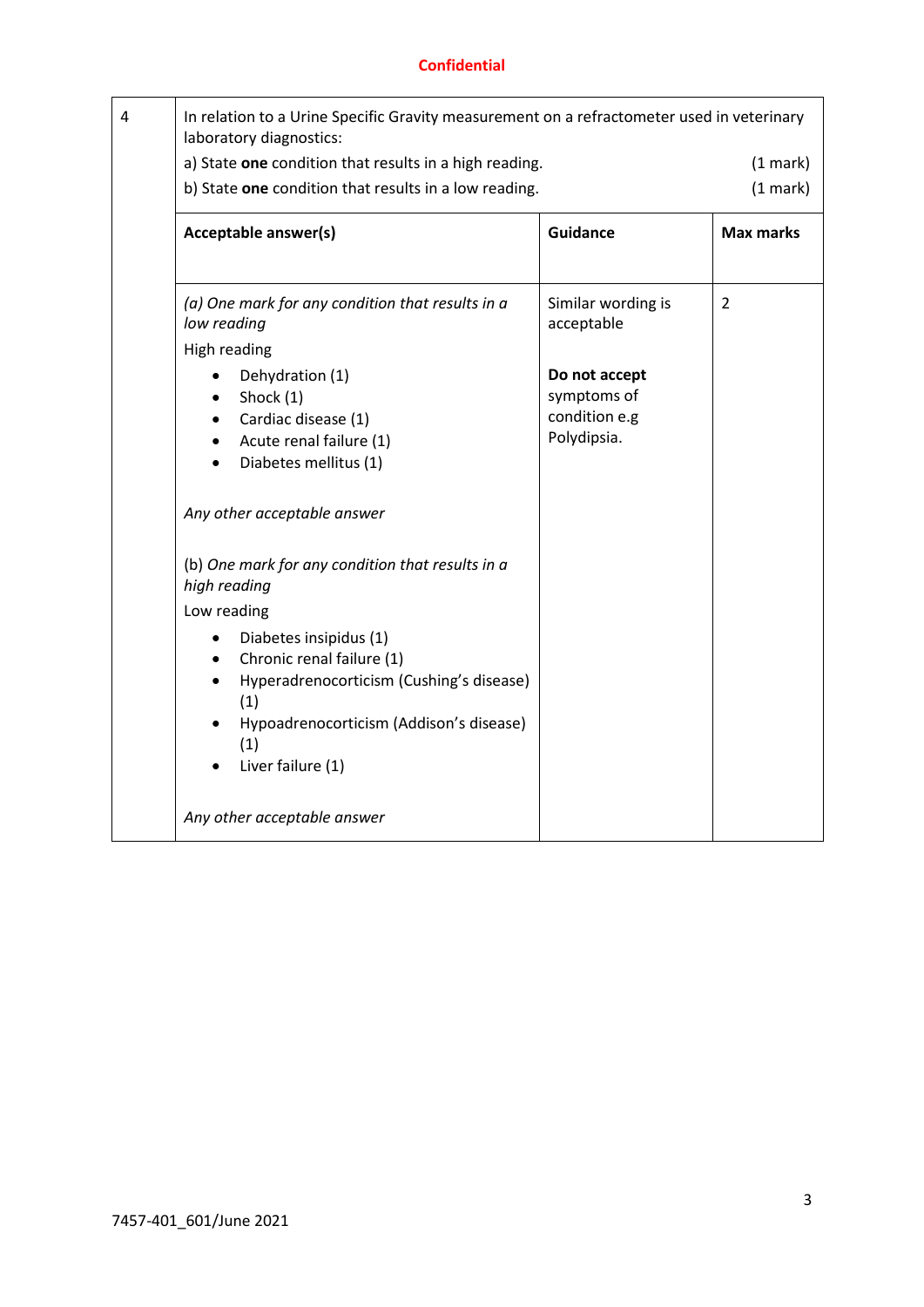| 5 | Name one anticoagulant used for the preservation of blood samples and the diagnostic<br>testing with which it is associated.<br>(2 marks)                                                                                                                                                                                                            |                                                                                        |                  |
|---|------------------------------------------------------------------------------------------------------------------------------------------------------------------------------------------------------------------------------------------------------------------------------------------------------------------------------------------------------|----------------------------------------------------------------------------------------|------------------|
|   | Acceptable answer(s)                                                                                                                                                                                                                                                                                                                                 | Guidance                                                                               | <b>Max marks</b> |
|   | Any one from the following<br>Ethylenediamine tetra-acetic acid (EDTA)<br>$(1)$ – Haematology $(1)$<br>Lithium Heparin (Lith Hep) (1)-<br>Biochemistry (1)<br>Sodium citrate/ Lithium citrate $(1)$ –<br>$\bullet$<br>Clotting Profiles (1)<br>Fluoride oxalate (Ox F) $(1)$ – Glucose<br>$\bullet$<br>estimation (1)<br>Any other acceptable answer | Accept the following<br>abbreviations:<br>e.g. EDTA<br>heparin<br>citrate fluoride etc | 2                |

| 6 | State one type of warming device that can be safely used in an operating theatre.<br>a)<br>$(1 \text{ mark})$<br>b) State one type of warming device that is not appropriate to be used in an operating<br>theatre.<br>(1 mark)                                                                                                                                                                                 |                 |                  |
|---|-----------------------------------------------------------------------------------------------------------------------------------------------------------------------------------------------------------------------------------------------------------------------------------------------------------------------------------------------------------------------------------------------------------------|-----------------|------------------|
|   | Acceptable answer(s)                                                                                                                                                                                                                                                                                                                                                                                            | <b>Guidance</b> | <b>Max marks</b> |
|   | Any one of the following, to a total of 1 mark<br>Warm air blankets/ Bair Hugger™/Hot Dog (1)<br>$\bullet$<br>Thermostatically controlled heat pads (1)<br>Heated operating table (1)<br>$\bullet$<br>Microwavable heat discs/bottles/ SnuggleSafe<br>$\bullet$<br>(1)<br>Bubble wrap (1)<br>Panel heating (1)<br>Underfloor heating (1)<br>Hot Hands (1)<br>Any other suitable answer<br>(b)<br>Fan heater (1) |                 | $\overline{2}$   |
|   | Radiators (1)<br>Vet beds/material blankets (1)<br>Climate control units (1)<br>Hot water bottle (1)<br>Any other suitable answer                                                                                                                                                                                                                                                                               |                 |                  |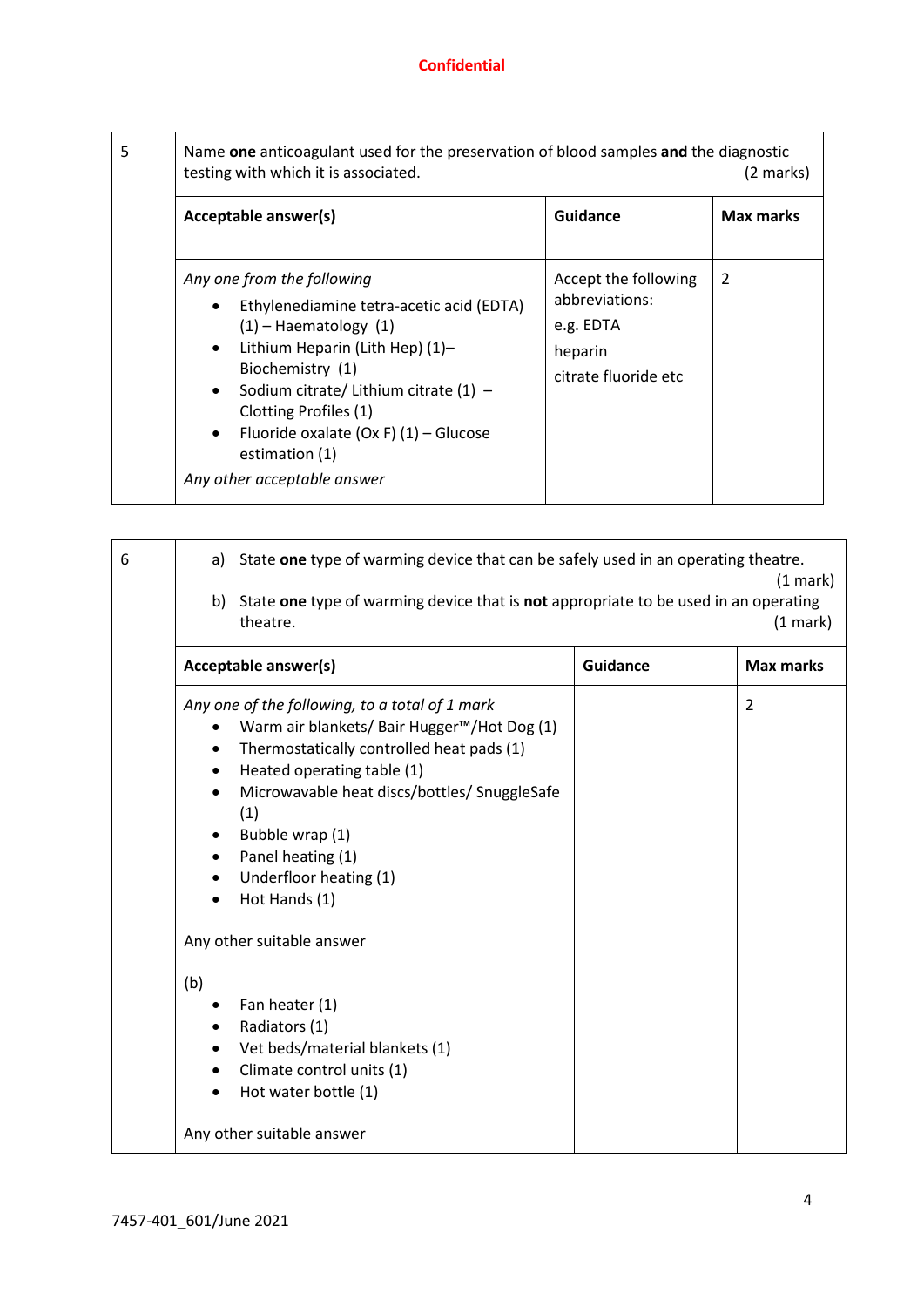| 7 | State two reasons why a suction unit may be used during surgery.<br>a)<br>State one example of a suction tip.<br>b)                                    |                                                          | (2 marks)<br>(1 mark) |
|---|--------------------------------------------------------------------------------------------------------------------------------------------------------|----------------------------------------------------------|-----------------------|
|   | Acceptable answer(s)                                                                                                                                   | Guidance                                                 | <b>Max marks</b>      |
|   | Any two of the following, to a total of 2 marks<br>a)<br>Resuscitation to clear oropharynx (1)<br>Fluid aspiration (1)<br>Aid tissue visualisation (1) | Do not accept<br>different types of<br>fluid aspiration. | 3                     |
|   | Any other suitable answer                                                                                                                              |                                                          |                       |
|   | Any one of the following<br>b)<br>Yankauer (1)<br>Poole (1)<br>Frazier (1)                                                                             |                                                          |                       |

| 8 | Name one volatile anaesthetic agent and an agent or drug that may be given in combination<br>to reduce the amount of anaesthetic agent required.<br>(2 marks)                                                                                                                                                                                                                                                                                                                                                                                        |                               |                  |
|---|------------------------------------------------------------------------------------------------------------------------------------------------------------------------------------------------------------------------------------------------------------------------------------------------------------------------------------------------------------------------------------------------------------------------------------------------------------------------------------------------------------------------------------------------------|-------------------------------|------------------|
|   | Acceptable answer(s)                                                                                                                                                                                                                                                                                                                                                                                                                                                                                                                                 | <b>Guidance</b>               | <b>Max marks</b> |
|   | Any one of the following volatile agents to a total of 1<br>mark<br>Isoflurane (1)<br>Sevoflurane (1)<br>Any one of the following agents or drugs to a total of 1<br>mark<br>Nitrous oxide (1)<br>Analgesic or example of an analgesic e.g.<br>buprenorphine or methadone (1)<br>Local anaesthetic agent or an example of a LA<br>agent e.g. Lidocaine (1)<br>Sedatives or examples of sedatives e.g.<br>phenothiazines, benzodiazepines, Alpha 2<br>agonists - Midazolam, Acepromazine,<br>Xylazine, Medetomidine (1)<br>Any other suitable answer. | Do not accept trade<br>names. | $\overline{2}$   |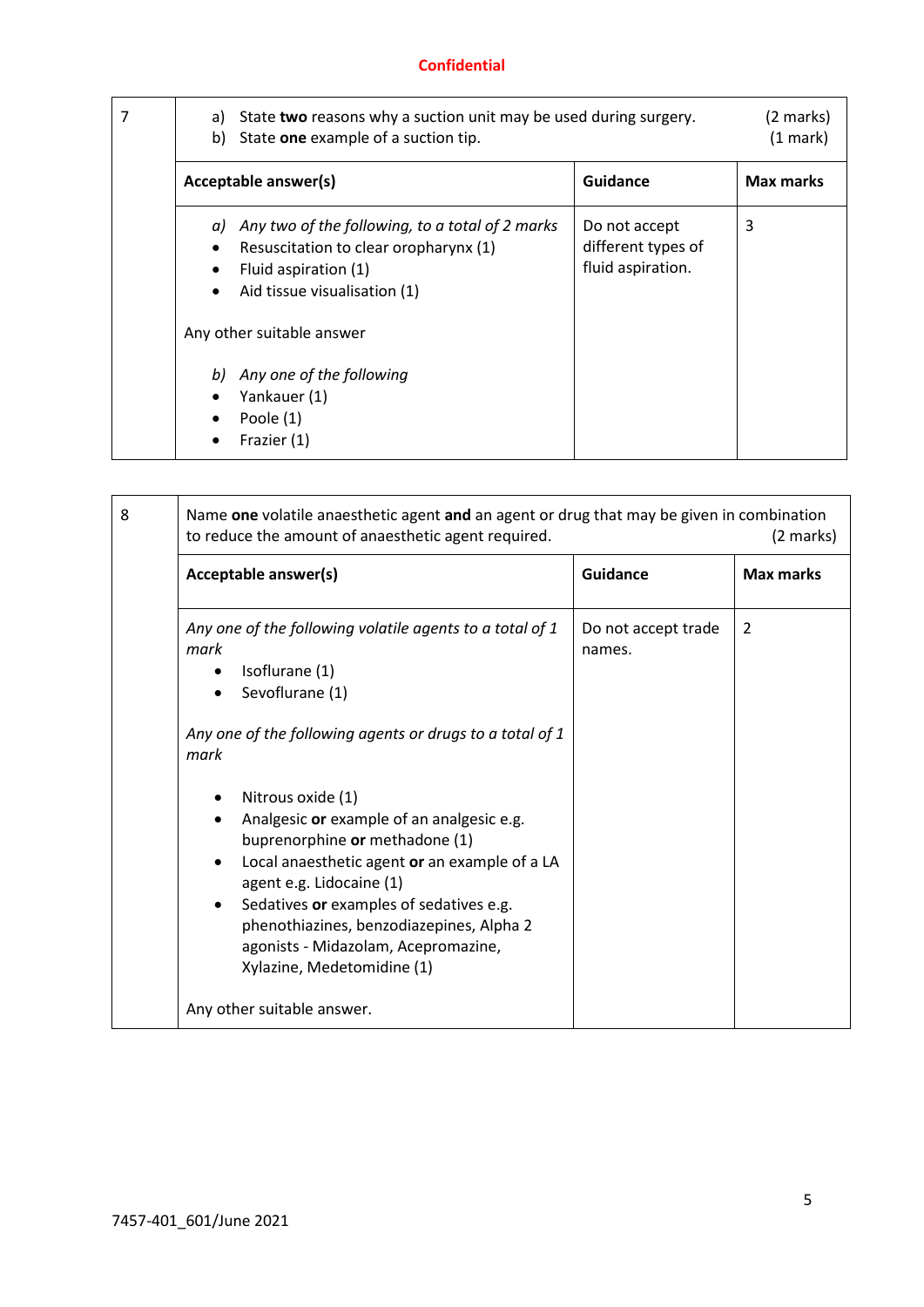| 9 | State one example of a non-depolarising neuromuscular blocking agent.                                                                                         |                                   | (1 mark)  |
|---|---------------------------------------------------------------------------------------------------------------------------------------------------------------|-----------------------------------|-----------|
|   | Acceptable answer(s)                                                                                                                                          | <b>Guidance</b>                   | Max marks |
|   | Any one of the following<br>Atracurium (1)<br>$\bullet$<br>Cisatracurium (1)<br>Vecuronium (1)<br>Pancuronium (1)<br>$\bullet$<br>Rocuronium (1)<br>$\bullet$ | Generic or trade name<br>accepted | 1         |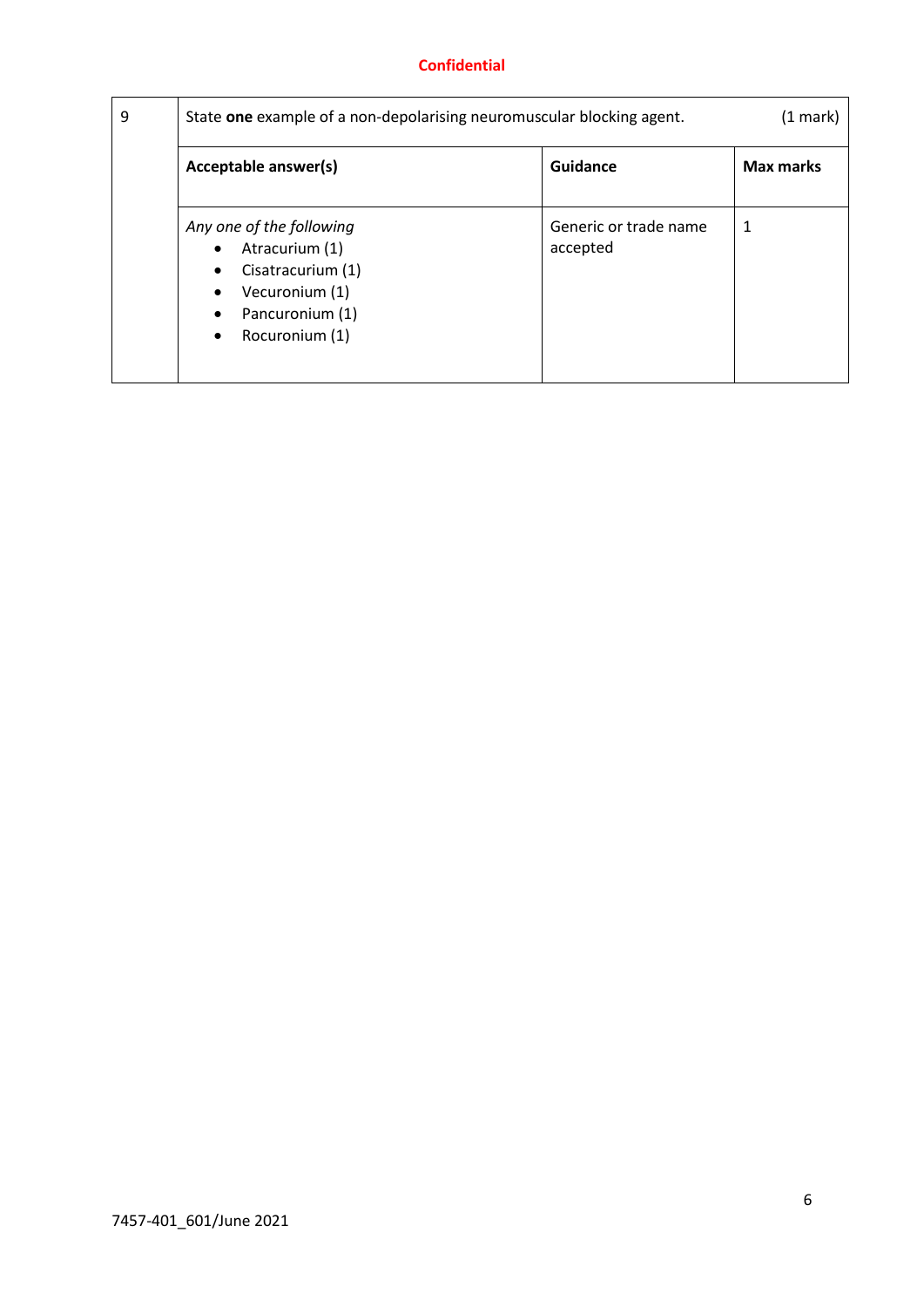| 10 | a) State two advantages of using a rebreathing anaesthetic system.<br>b) State two disadvantages of using a rebreathing anaesthetic system.                                                                                                                                                                                                                                                                                                                                                                                                                                                                                                                                                                                                                                                                                                                                                                    |                 | (2 marks)<br>(2 marks) |
|----|----------------------------------------------------------------------------------------------------------------------------------------------------------------------------------------------------------------------------------------------------------------------------------------------------------------------------------------------------------------------------------------------------------------------------------------------------------------------------------------------------------------------------------------------------------------------------------------------------------------------------------------------------------------------------------------------------------------------------------------------------------------------------------------------------------------------------------------------------------------------------------------------------------------|-----------------|------------------------|
|    | Acceptable answer(s)                                                                                                                                                                                                                                                                                                                                                                                                                                                                                                                                                                                                                                                                                                                                                                                                                                                                                           | <b>Guidance</b> | <b>Max marks</b>       |
|    | One mark for any of the following, to a total of 2<br>marks                                                                                                                                                                                                                                                                                                                                                                                                                                                                                                                                                                                                                                                                                                                                                                                                                                                    |                 | 4                      |
|    | a. Advantages<br>Low fresh gas requirements/ reducing<br>medical gas costs (1)<br>Decreased use of expensive volatile agents<br>(1)<br>Less environmental contamination (1)<br>Reduced patient heat loss (1)<br>Inspired gases moistened (1)<br>Any other suitable answer<br>One mark for any of the following, to a total of 2<br>marks<br>b. Disadvantages<br>Canister needs filling with a CO2 absorbent<br>to guidelines (1)<br>Canisters can be sources of gas leaks (1)<br>Systems needs checking before every use -<br>maintenance time and skill (1)<br>Co2 absorbent creates resistance (1)<br>Co2 absorbent dust can be inhaled if care<br>is not taken<br>Systems can be relatively expensive to<br>purchase (1)<br>Water might collect in tubing needs to be<br>allowed to dry out fully (1)<br>Can be unsuitable for hyperthermic or<br>large breed dogs through excessive heat<br>generation (1) |                 |                        |
|    | Only efficient system/use of gas when<br>used with patients over 10kg (1)<br>Any other suitable answer                                                                                                                                                                                                                                                                                                                                                                                                                                                                                                                                                                                                                                                                                                                                                                                                         |                 |                        |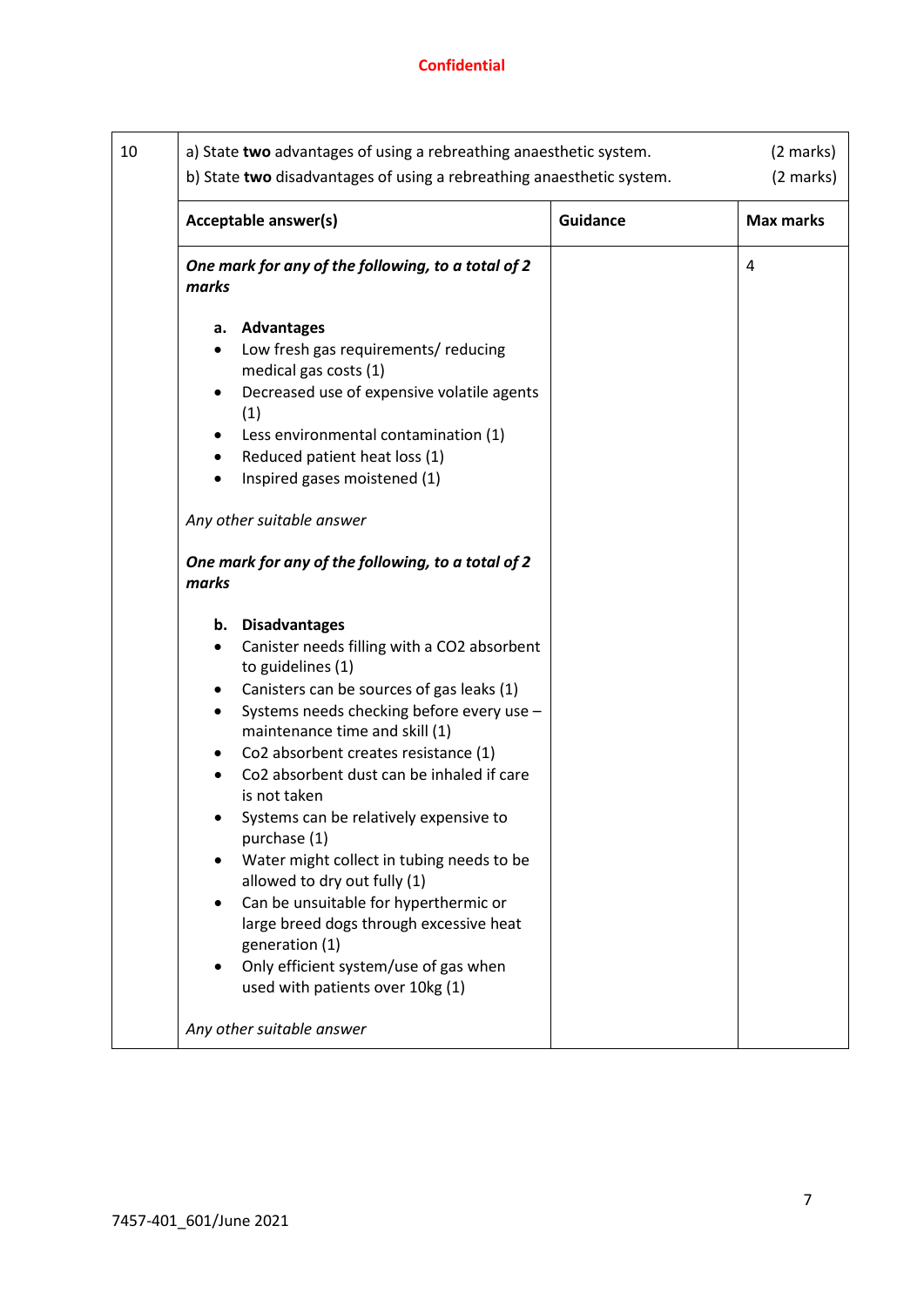| 11 | In relation to the American Association of Anaesthesiologists (ASA) anaesthetic risk assessment:<br>a) Define a Class 4 patient risk.<br>b) State one condition graded in this class.                                                                                                                                                                                                                                                 |                                                                                                                                                                                                                                                                                             | (1 mark)<br>(1 mark) |
|----|---------------------------------------------------------------------------------------------------------------------------------------------------------------------------------------------------------------------------------------------------------------------------------------------------------------------------------------------------------------------------------------------------------------------------------------|---------------------------------------------------------------------------------------------------------------------------------------------------------------------------------------------------------------------------------------------------------------------------------------------|----------------------|
|    | Acceptable answer(s)                                                                                                                                                                                                                                                                                                                                                                                                                  | <b>Guidance</b>                                                                                                                                                                                                                                                                             | <b>Max marks</b>     |
|    | (a) 1 mark for the following definition<br>A patient with severe systemic disease and<br>constant threat to life (1)<br>(b) Any of the following, to a total of 1 mark<br>Cardiac arrhythmia (1)<br>Decompensated heart disease (1)<br>Severe dehydration (1)<br>٠<br>Uraemia (1)<br>Brachycephalic with moderate/severe<br>respiratory (1)<br>Shock (1)<br>Anaemia (1)<br>Toxaemia (1)<br>Pyrexia (1)<br>Any other acceptable answer | (a) the threat to life<br>must be included for<br>mark. e.g can accept life<br>threatening disease.<br>Reference:<br><b>ASA Physical Status</b><br><b>Classification System</b><br>https://www.asahq.org/<br>standards-and-<br>guidelines/asa-physical-<br>status-classification-<br>system | $\overline{2}$       |

| 12 | A Registered Veterinary Nurse administered POM-V medication whilst not under the direction of<br>a Veterinary Surgeon.<br>State two Acts of Parliament that the Veterinary Nurse breached under criminal law.<br>(2 marks) |                              |                  |
|----|----------------------------------------------------------------------------------------------------------------------------------------------------------------------------------------------------------------------------|------------------------------|------------------|
|    | Acceptable answer(s)                                                                                                                                                                                                       | Guidance                     | <b>Max marks</b> |
|    | 1 mark for each of the following to a total of 2 marks<br>The Veterinary Surgeons Act (1966) (1)<br>The Veterinary Medicines Regulations (1)<br>$\bullet$                                                                  | Accept without the<br>years. | 2                |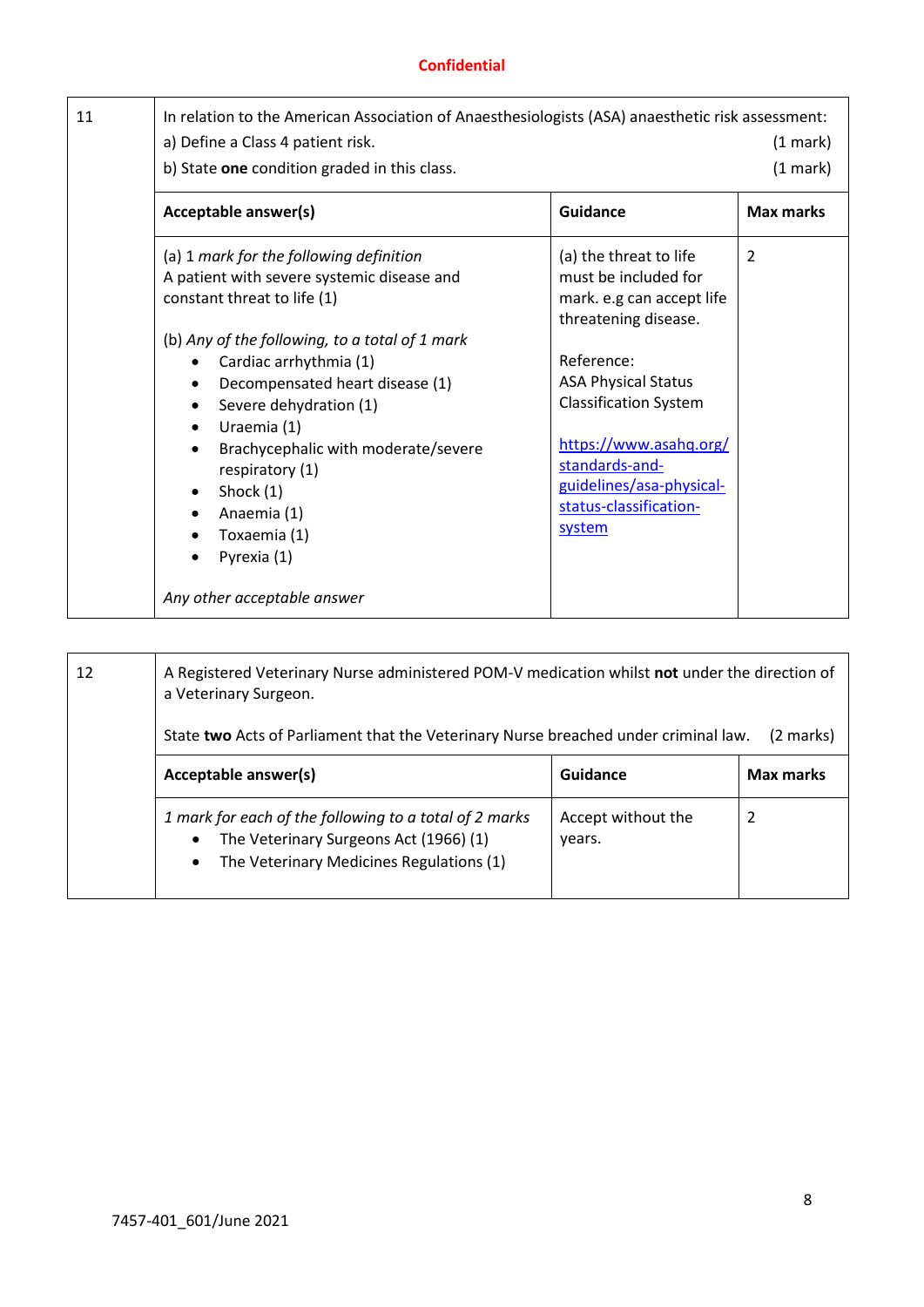| 13 | State three features of professional status.                                                                                                                                                              |          | (3 marks)        |
|----|-----------------------------------------------------------------------------------------------------------------------------------------------------------------------------------------------------------|----------|------------------|
|    | Acceptable answer(s)                                                                                                                                                                                      | Guidance | <b>Max marks</b> |
|    | Any of the following, to a total of 3 marks<br>Education (1)<br>$\bullet$<br>Accountability (1)<br>$\bullet$<br>Autonomy (1)<br>$\bullet$<br>Public regard (1)<br>$\bullet$<br>Any other suitable answer. |          | 3                |

| Acceptable answer(s)                                                                                                                                                                                                                                                                                                                                                                 | Guidance                             | <b>Max marks</b> |
|--------------------------------------------------------------------------------------------------------------------------------------------------------------------------------------------------------------------------------------------------------------------------------------------------------------------------------------------------------------------------------------|--------------------------------------|------------------|
| Any of the following, to a total of 1 mark<br>Suitably trained (1)<br>Sufficient knowledge of proposed<br>$\bullet$<br>procedure/treatment (1)<br>Understands the risks involved (1)<br>$\bullet$<br>Someone specifically delegated by the<br>$\bullet$<br>veterinary surgeon responsible (1)<br>Suitable level of communication skill (1)<br>$\bullet$<br>Any other suitable answer | Similar wording may be<br>acceptable | 1                |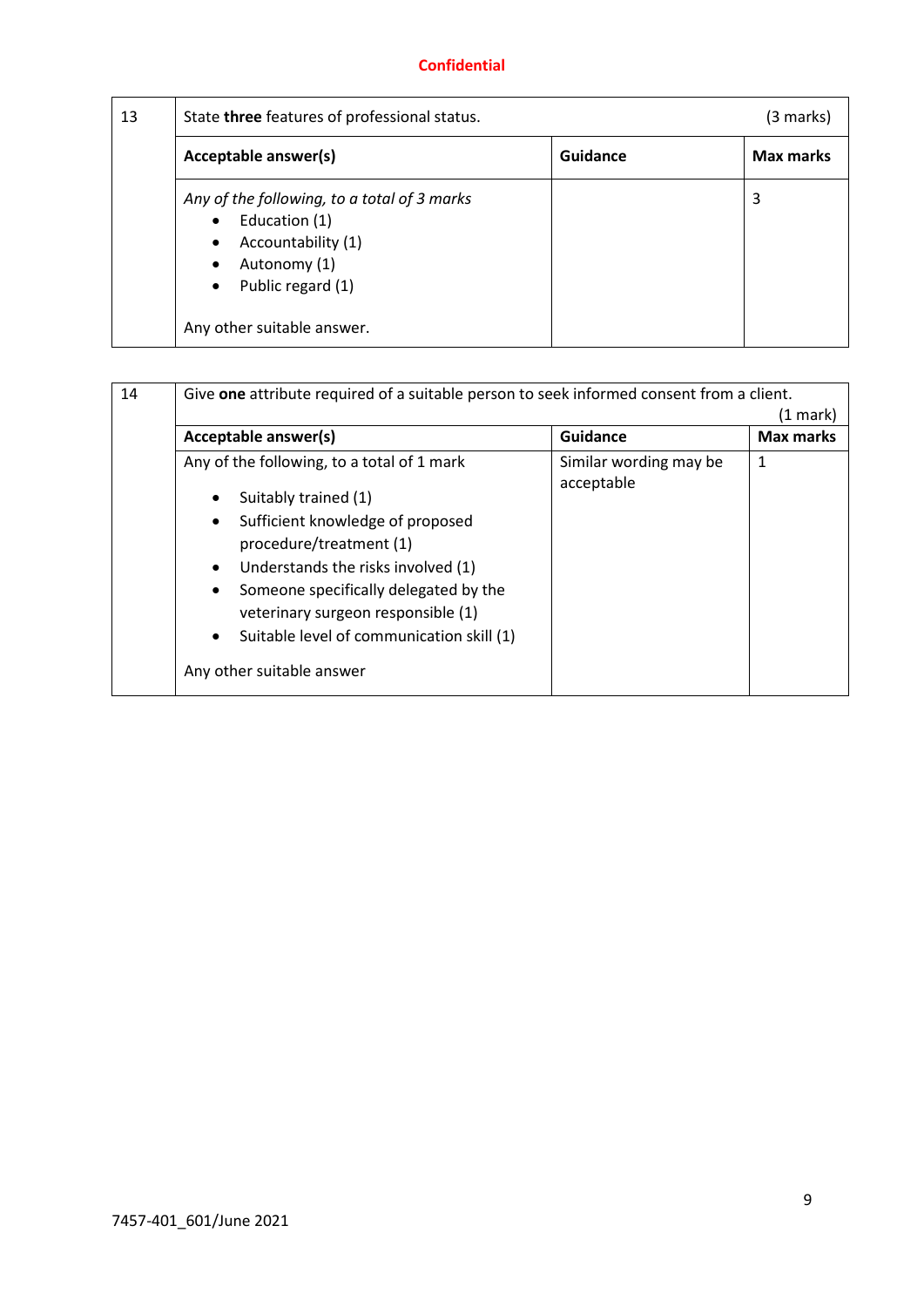| 15 | A post-operative patient is being discharged following a thyroidectomy.                                                                                                                                                                                                                                                                                                                                                                                                               |                                                                               |                  |
|----|---------------------------------------------------------------------------------------------------------------------------------------------------------------------------------------------------------------------------------------------------------------------------------------------------------------------------------------------------------------------------------------------------------------------------------------------------------------------------------------|-------------------------------------------------------------------------------|------------------|
|    | Explain two specific pieces of information that would be given to a client relating to<br>monitoring the patient after this surgery.                                                                                                                                                                                                                                                                                                                                                  |                                                                               | (4 marks)        |
|    | Acceptable answer(s)                                                                                                                                                                                                                                                                                                                                                                                                                                                                  | <b>Guidance</b>                                                               | <b>Max marks</b> |
|    | Any two of the following, to a total of 4<br>marks                                                                                                                                                                                                                                                                                                                                                                                                                                    | Do accept answers about<br>general post-op care,<br>must relate to condition. | 4                |
|    | Monitoring the patient for signs of<br>reduced calcium (1) such as<br>twitching/collapse/lack of<br>coordination/trembling/seizures (1)<br>Monitoring the patient's water intake<br>$\bullet$<br>(1) to ensure that it returns to normal<br>(1)<br>Appetite should decrease (1) to<br>normal levels (1)<br>The patient's demeanour should<br>become calmer (1) and easier to<br>handle (1)<br>Avoid use of collars (1) as tis would<br>$\bullet$<br>interfere with the wound site (1) |                                                                               |                  |
|    | Any other suitable answer                                                                                                                                                                                                                                                                                                                                                                                                                                                             |                                                                               |                  |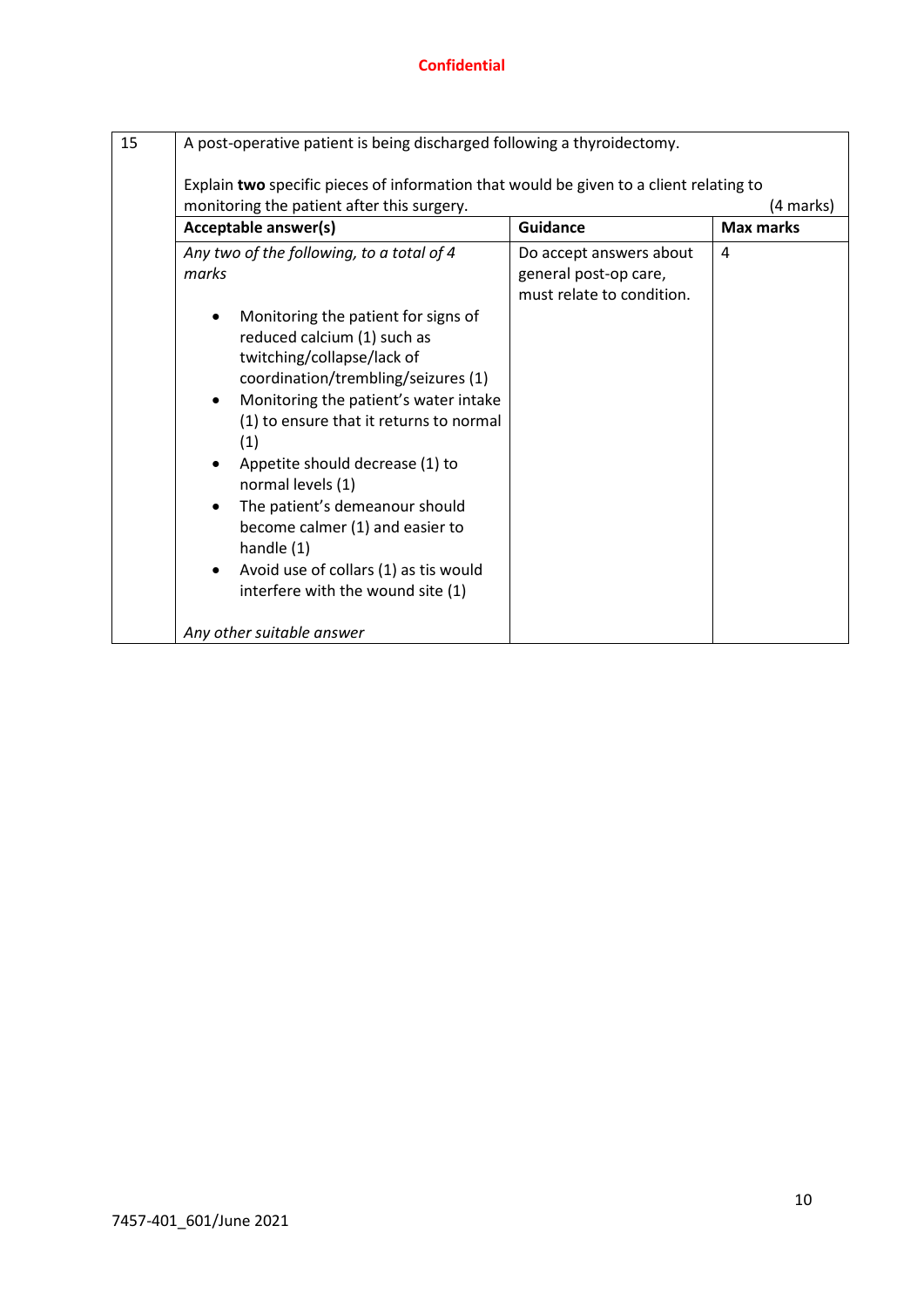| 16 | State one advantage and one disadvantage of clipping the hair from a patient pre-<br>induction, as opposed to clipping under general anaesthesia.                                                                    |                 | (2 marks)        |
|----|----------------------------------------------------------------------------------------------------------------------------------------------------------------------------------------------------------------------|-----------------|------------------|
|    | Acceptable answer(s)                                                                                                                                                                                                 | <b>Guidance</b> | <b>Max marks</b> |
|    | One advantage and one disadvantage from<br>any of the following, to a total of 2 marks                                                                                                                               |                 | $\overline{2}$   |
|    | Advantages;<br>Shorter GA time (1)<br>Asepsis improved by shedding hair<br>before prep (1)<br>Theatre/prep room efficiency allows<br>for quicker turnover (1)<br>Any other suitable answer                           |                 |                  |
|    | Disadvantages:<br>Relies on patient cooperation (1)<br>Increased patient stress (1)<br>Clipping more than 12hrs pre-surgery<br>may lead to bacterial profile (1)<br>Possible heat loss early in the<br>procedure (1) |                 |                  |
|    | Any other suitable answer                                                                                                                                                                                            |                 |                  |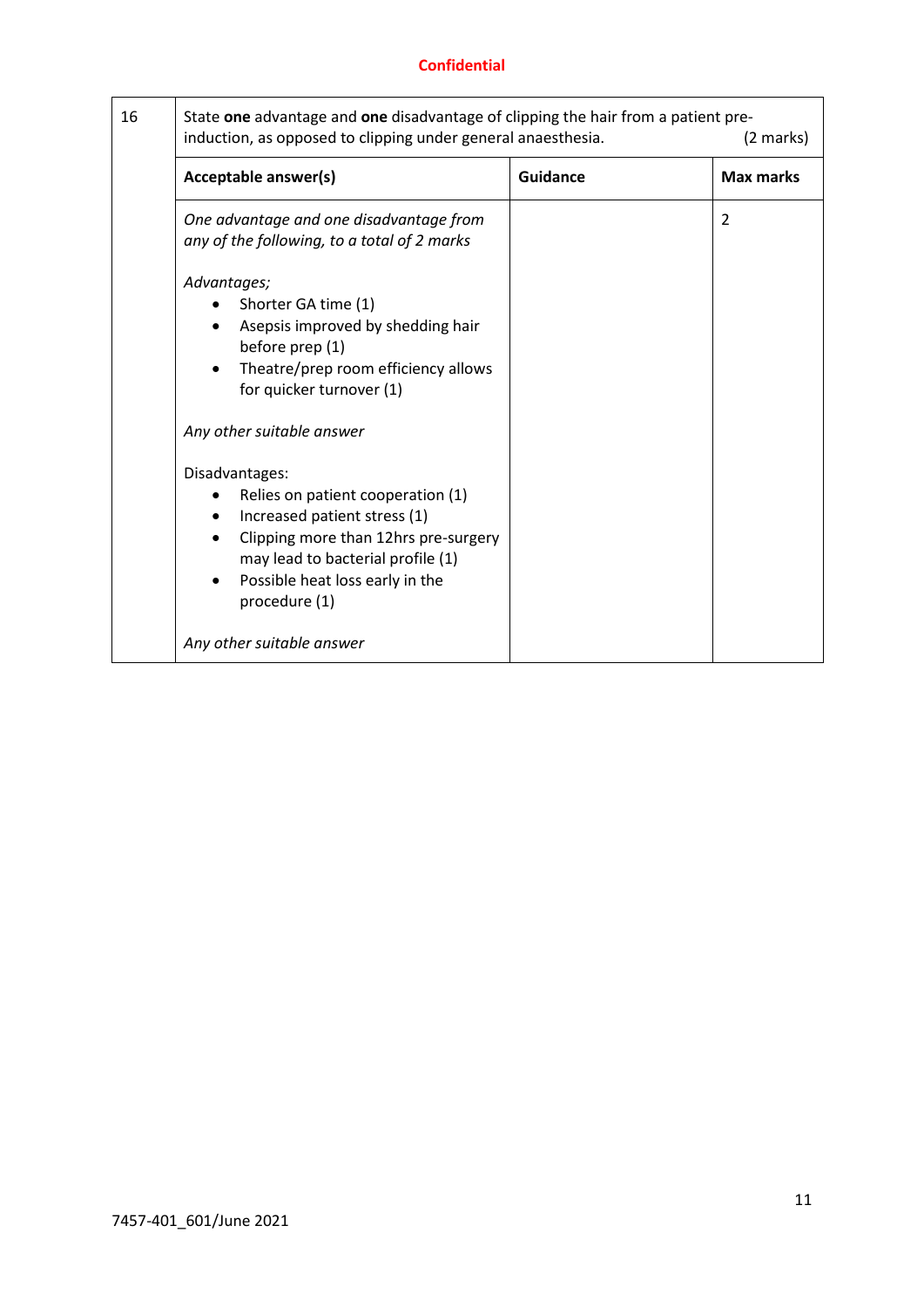| 17 | b)     | a) Name two clinical signs of post-operative pain in a dog.<br>State one recognised method of pain measurement.                                                                                                                                                                                                                                                                                                                                                                                 |                                                                                                                                                       | (2 marks)<br>(1 mark) |
|----|--------|-------------------------------------------------------------------------------------------------------------------------------------------------------------------------------------------------------------------------------------------------------------------------------------------------------------------------------------------------------------------------------------------------------------------------------------------------------------------------------------------------|-------------------------------------------------------------------------------------------------------------------------------------------------------|-----------------------|
|    |        | Acceptable answer(s)                                                                                                                                                                                                                                                                                                                                                                                                                                                                            | <b>Guidance</b>                                                                                                                                       | <b>Max marks</b>      |
|    | ٠<br>٠ | a) Any of the following, to a total of two<br>marks<br>Change in temperament/demeanour<br>(1)<br>Aggression (1)<br>Anorexia (1)<br>Hunched or favoured abdominal<br>position (1)<br>Reluctance to interact (1)<br>Favouring a limb (1)<br>Excessive<br>licking/rubbing/chewing/worrying<br>area(1)<br>Reduced movement (1)<br>Reluctance to being handled (1)<br>Teeth grinding (1)<br>Squinting (1)<br>Limping (1)<br>Gait change (1)<br>Vocalisation (1)<br>Accept any other suitable answers | Any recognised method of<br>pain scoring would be<br>accepted e.g.<br>Glasgow<br>Composite Pain<br>Scale<br>Colorado State<br><b>Acute Pain Scale</b> | 3                     |
|    |        | <b>b)</b> Any one of the following<br>Pain scoring (See guidance) (1)                                                                                                                                                                                                                                                                                                                                                                                                                           |                                                                                                                                                       |                       |
|    |        | Any other suitable answer                                                                                                                                                                                                                                                                                                                                                                                                                                                                       |                                                                                                                                                       |                       |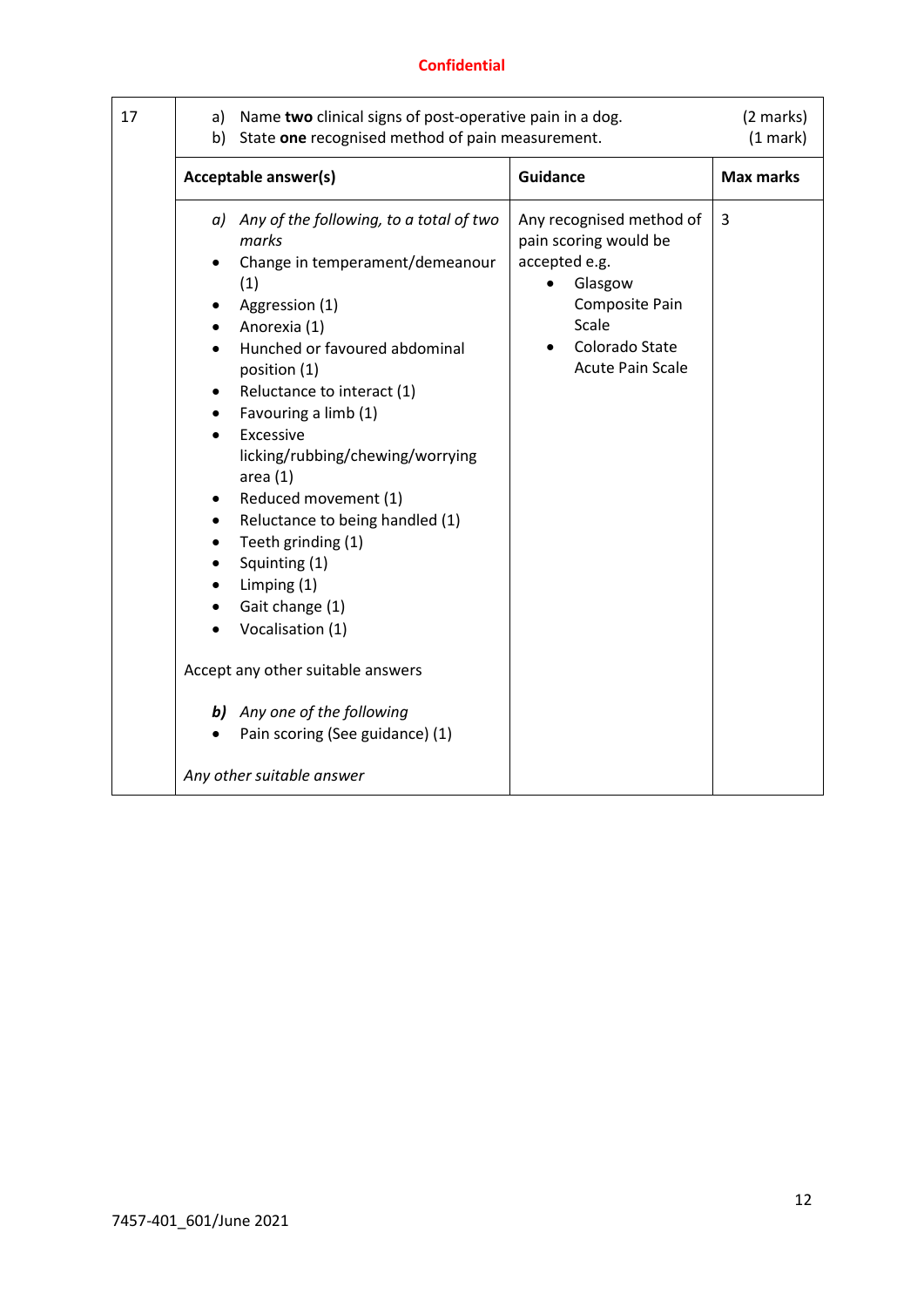| 18 | Describe two post-operative nursing requirements for a patient that has undergone<br>cataract surgery.                                                                                                                                                                                                                                                                                                                                                                                                        |                 | (2 marks)        |
|----|---------------------------------------------------------------------------------------------------------------------------------------------------------------------------------------------------------------------------------------------------------------------------------------------------------------------------------------------------------------------------------------------------------------------------------------------------------------------------------------------------------------|-----------------|------------------|
|    | Acceptable answer(s)                                                                                                                                                                                                                                                                                                                                                                                                                                                                                          | <b>Guidance</b> | <b>Max marks</b> |
|    | One mark for any of the following, to a total<br>of 2 marks<br><b>Post-operative nursing requirements</b><br>Pain management (analgesia) (1)<br>Lubricate eye (1)<br>$\bullet$<br>Protect from trauma (1)<br>$\bullet$<br>Foot bandages (protect from<br>$\bullet$<br>trauma) $(1)$<br>Elizabethan collar (1)<br>$\bullet$<br>Avoid emetics (1)<br>$\bullet$<br>Place food and drink where patient<br>can locate (1)<br>Reassurance (1)<br>٠<br>Sternal recumbency (1)<br>Avoid situations that will increase |                 | $\overline{2}$   |
|    | IOP(1)<br>Low lighting (1)<br>Periods of lights off (1)<br>$\bullet$<br>Clean eyes before applying topical<br>medication (1)<br>Any other suitable answer.                                                                                                                                                                                                                                                                                                                                                    |                 |                  |

| 19 | Explain the difference between enteral and total parenteral feeding.                                         |                            | (2 marks)        |
|----|--------------------------------------------------------------------------------------------------------------|----------------------------|------------------|
|    | Acceptable answer(s)                                                                                         | Guidance                   | <b>Max marks</b> |
|    | One mark for each of the following, to a<br>total of 2 marks                                                 | Similar wording acceptable | 2                |
|    | Enteral feeding - Food which has been<br>provided through the digestive<br>system/gastrointestinal tract (1) |                            |                  |
|    | Parenteral feeding - Intravenous<br>nutrition/food which has been provided<br>intravenously (1)              |                            |                  |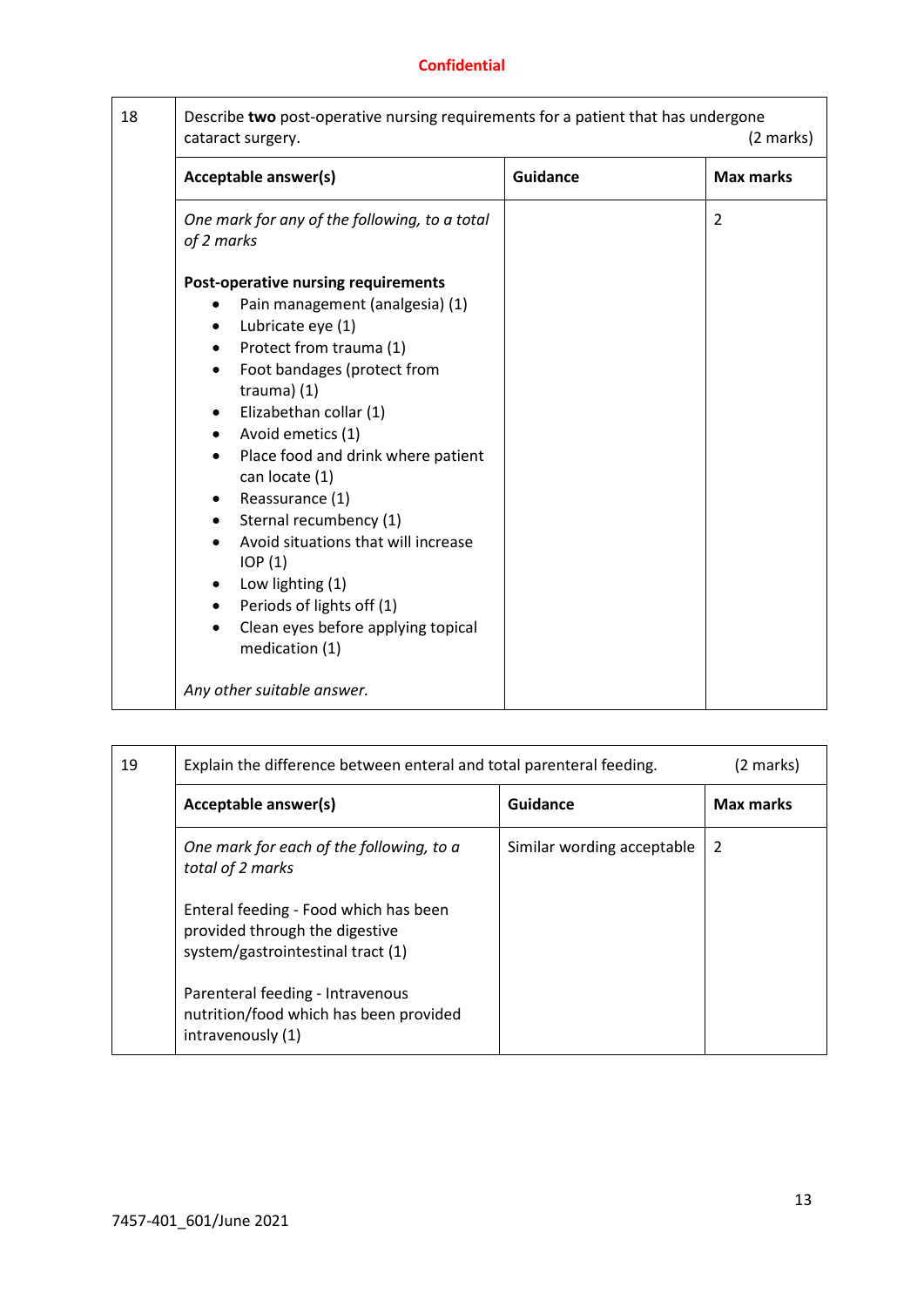| 20 | A 16-year-old cat with chronic renal failure has been hospitalised with anorexia. The plan<br>is to address her inappetence through assisted feeding.                                                                                                                                                                                                                                                                                                                                                                                                                                                    |                                  |                        |
|----|----------------------------------------------------------------------------------------------------------------------------------------------------------------------------------------------------------------------------------------------------------------------------------------------------------------------------------------------------------------------------------------------------------------------------------------------------------------------------------------------------------------------------------------------------------------------------------------------------------|----------------------------------|------------------------|
|    | a) State two methods of assisted tube feeding.<br>b) State two factors that would influence the choice of tube.                                                                                                                                                                                                                                                                                                                                                                                                                                                                                          |                                  | (2 marks)<br>(2 marks) |
|    | Acceptable answer(s)                                                                                                                                                                                                                                                                                                                                                                                                                                                                                                                                                                                     | <b>Guidance</b>                  | <b>Max marks</b>       |
|    | (a) Any of the following to a total of 2 marks<br>Nasogastric (1)<br>Naso-oesophageal (1)<br>Oesophagostomy (1)<br>$\bullet$<br>Pharyngostomy (1)<br>Gastrotomy tube (1)<br>$\bullet$<br>PEG tube/ Percutaneous Endoscopic<br>$\bullet$<br>Gastrotomy Tube (1)<br>(b) Any of the following to a total of 2 marks.<br>Location of injury (1)<br>Tolerance to general anaesthesia (1)<br>Type of diet to be feed (1)<br>$\bullet$<br>Tolerance to the tube (1)<br>Length of time for assisted feeding (1)<br>٠<br>Experience of person fitting tube (1)<br>$\bullet$<br>Availability of equipment (1)<br>٠ | (a) Do not accept<br>Jejunostomy | 4                      |
|    | Home care compliant (1)<br>$\bullet$<br>Any other suitable answer.                                                                                                                                                                                                                                                                                                                                                                                                                                                                                                                                       |                                  |                        |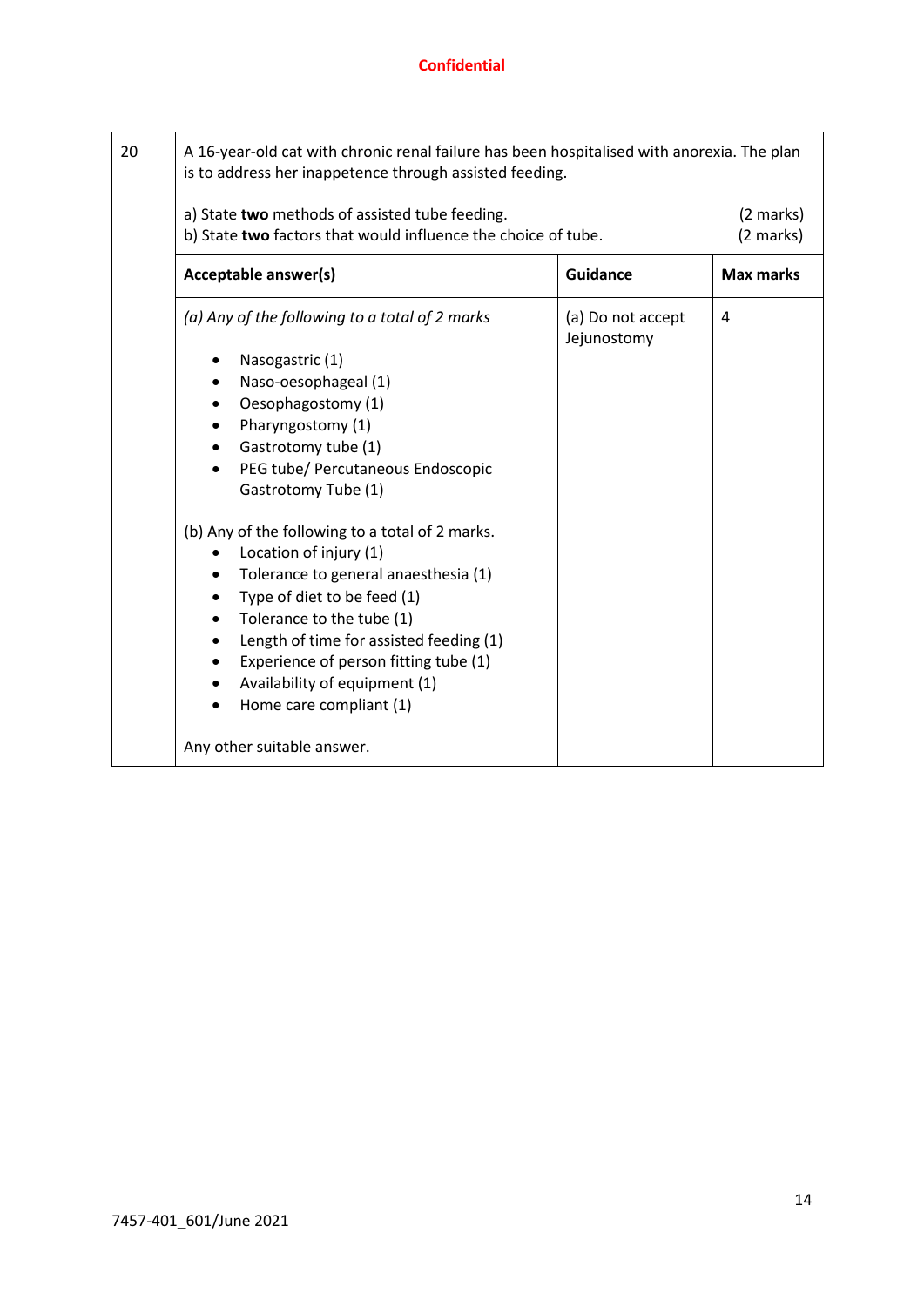| 21 | The owner has opted to spend time at home with the patient before reaching a final                                                                                                                                                                                                                                                                                                                                                                                                                                                                                                                                                                                                                                                                                                                                                                                                                                                                                                                                                                                                                    | The veterinary surgeon has provided a terminal diagnosis for an eight-year-old dog with<br>Lymphoma. They have discussed options for palliative care and euthanasia with the owner.                                                                                                                                                                                                                                                                                                                                                                                                                                                                                                                                                                                        |                      |  |
|----|-------------------------------------------------------------------------------------------------------------------------------------------------------------------------------------------------------------------------------------------------------------------------------------------------------------------------------------------------------------------------------------------------------------------------------------------------------------------------------------------------------------------------------------------------------------------------------------------------------------------------------------------------------------------------------------------------------------------------------------------------------------------------------------------------------------------------------------------------------------------------------------------------------------------------------------------------------------------------------------------------------------------------------------------------------------------------------------------------------|----------------------------------------------------------------------------------------------------------------------------------------------------------------------------------------------------------------------------------------------------------------------------------------------------------------------------------------------------------------------------------------------------------------------------------------------------------------------------------------------------------------------------------------------------------------------------------------------------------------------------------------------------------------------------------------------------------------------------------------------------------------------------|----------------------|--|
|    | decision and you have been asked to discharge the patient.<br>Explain how to facilitate effective home palliative care for the patient and include support                                                                                                                                                                                                                                                                                                                                                                                                                                                                                                                                                                                                                                                                                                                                                                                                                                                                                                                                            |                                                                                                                                                                                                                                                                                                                                                                                                                                                                                                                                                                                                                                                                                                                                                                            |                      |  |
|    | of the owner in preparation for the loss of their pet.                                                                                                                                                                                                                                                                                                                                                                                                                                                                                                                                                                                                                                                                                                                                                                                                                                                                                                                                                                                                                                                |                                                                                                                                                                                                                                                                                                                                                                                                                                                                                                                                                                                                                                                                                                                                                                            | $(12 \text{ marks})$ |  |
|    | Acceptable answer(s)                                                                                                                                                                                                                                                                                                                                                                                                                                                                                                                                                                                                                                                                                                                                                                                                                                                                                                                                                                                                                                                                                  | <b>Guidance</b>                                                                                                                                                                                                                                                                                                                                                                                                                                                                                                                                                                                                                                                                                                                                                            | <b>Max marks</b>     |  |
|    | Band $1(1-4$ marks)                                                                                                                                                                                                                                                                                                                                                                                                                                                                                                                                                                                                                                                                                                                                                                                                                                                                                                                                                                                                                                                                                   | <b>Indicative content</b>                                                                                                                                                                                                                                                                                                                                                                                                                                                                                                                                                                                                                                                                                                                                                  | 12                   |  |
|    | A limited range of considerations with a<br>mostly descriptive answer showing clear<br>gaps in knowledge and limited<br>understanding. Candidate attempts to use<br>technical language infrequently.<br>To access the higher marks in the band<br>The candidate demonstrates a wider range<br>of considerations with superficial<br>explanations, which may not all be valid.<br>Attempted to provide some explanations,<br>but may not all be relevant.<br>Band 2 (5-8 marks)<br>The candidate considered a range of<br>aspects of the topic with a developed<br>discussion showing clear knowledge and<br>understanding with some gaps. Technical<br>terminology is used frequently.<br>To access the higher marks in the band<br>Discussion is supported with relevant<br>explanation(s) with clear and valid links to<br>the topic.<br><b>Band 3 (9-12 marks)</b><br>Candidate considered a wide range of<br>aspects of the topic with a comprehensive<br>discussion showing thorough knowledge<br>and understanding. Technical terminology<br>is used correctly and appropriately<br>throughout. | Importance of assessing<br>owner circumstances and<br>their understanding of<br>the patient's illness and<br>engagement with<br>supportive/palliative<br>treatment aims<br>Quality of life assessment<br>to provide continuity of<br>patient care and handling<br>of animal<br>Ethics of palliative care<br>٠<br>In-home hospice<br>$\bullet$<br>provision<br>Frequency of follow-up<br>٠<br>Client concordance<br>$\bullet$<br>Points of contact<br>٠<br>Home care recording<br>Providing client support<br><b>Effective communication</b><br>empathic approach<br>Preparing and supporting<br>$\bullet$<br>clients with grief and loss<br>including<br>$\triangleright$ services available to<br>assist clients to cope<br>with loss<br>after death body<br>≻<br>options |                      |  |